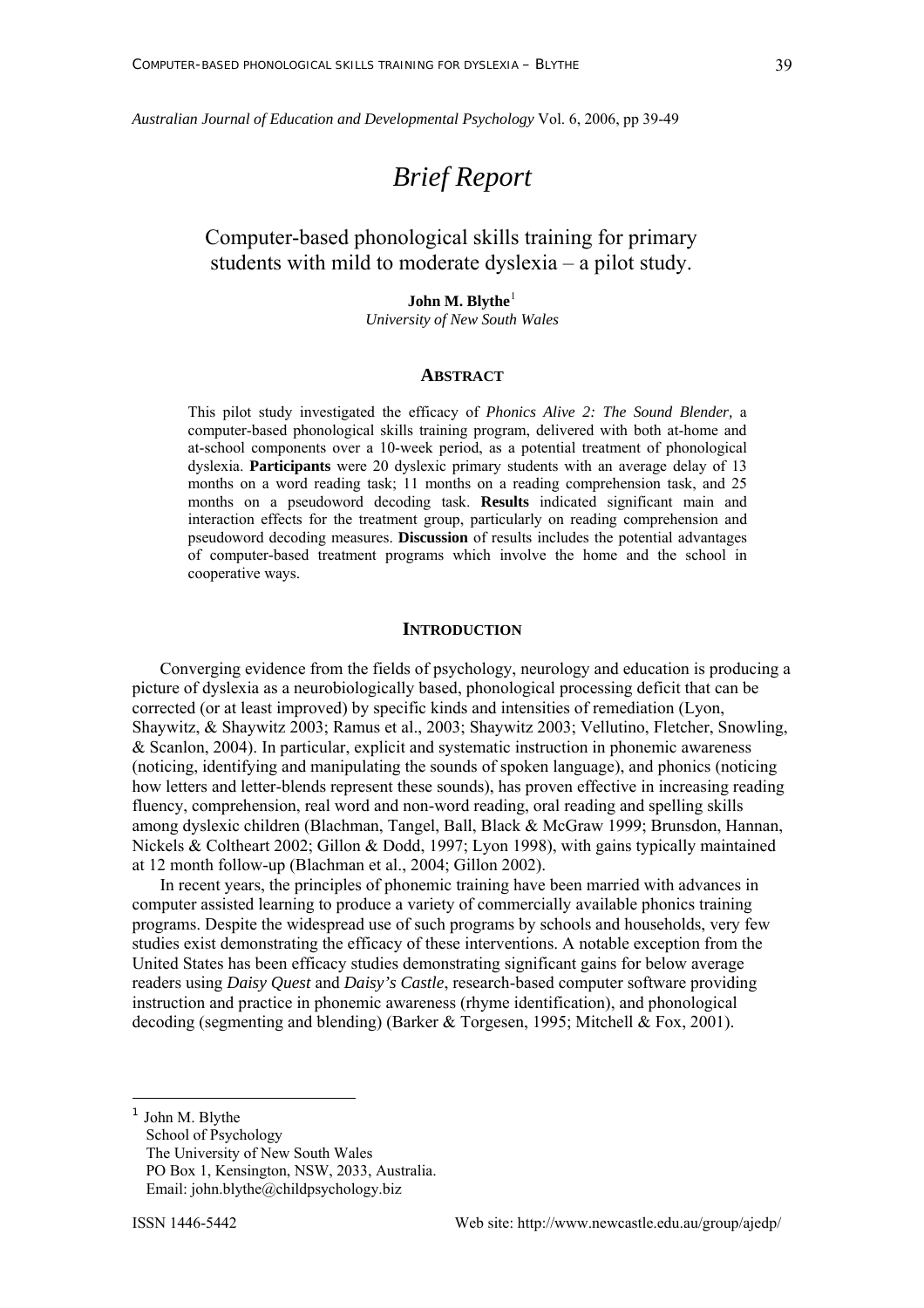#### **Aims of the present research:**

The present study aimed to assess the efficacy of *Phonics Alive! 2: The Sound Blender* (Nelson & Hall, 1999), a commercially available, computer-based phonics training program widely used by Australian primary schools and households<sup>[2](#page-1-0)</sup>. A secondary aim was to assess whether a combined at-home / at-school treatment, driven by the student and monitored by a parent, would yield a sufficient condition for gains in key reading skills.

#### **Hypotheses:**

According to theoretical accounts of the role of phonological awareness in reading development, some reading sub-skills were expected to show more immediate improvement with brief phonics training than others (Lyon, 1998; Shaywitz, 2003). Specifically, a large and significant gain in phonological decoding skill was expected (Mitchell & Fox, 2001). Significant gain in sight word recognition was not expected as word recognition has been shown to rely on a well developed word form area in the brain and this area is hypothesised to develop *after* word analysis skills improve at the level of phonological coding (Shaywitz, 2003). Moderate benefit was expected for reading comprehension, because improvement in word analysis skills, when aided by context, should improve general comprehension, even in the absence of improvement at the whole-word recognition level (Engen & Hoien, 2002).

#### **METHOD**

#### **Participants:**

Participants were recruited from a medium sized private primary school in western Sydney. Ethical approval was granted by the school principal and the UNSW School of Psychology Human Research Ethics Committee. Thirty five students (grades 1 to 6) receiving weekly, group-based remedial reading instruction at the school were referred to the study by the support teacher. Families of referred students attended an information evening which detailed the treatment program and the nature and extent of parental involvement. Of the 35 referrals, 15 male and 5 female students in grades 1 to 5 (mean age = 101.35 months, SD 17.58 months), were subsequently identified as being of average or higher general intelligence (mean  $FSIO-2 =$  $100.15$ ,  $SD = 9.38$ ), free from other co-morbid specific learning disorders, and from a family who consented to participate in the research.

### **Materials:**

*Cognitive Screening:* In order to control for the possible confounding effect of global cognitive impairment, the Wechsler Abbreviated Scale of Intelligence (WASI) was administered to the 35 referred students (Wechsler, 1999). This is consistent with the notion of dyslexia as a reading impairment that is "unexpected in relation to other cognitive abilities" (Lyon et al., 2003). The FSIQ-2 index score of the WASI is derived by administering the Matrix Reasoning and Vocabulary subtests of the WISC-III yielding a brief FSIQ with an average reliability coefficient of 0.96 and a correlation coefficient with the WISC-III FSIO of  $r = 0.81$ . (Wechsler, 1999). Fifteen students with general ability levels below the  $20<sup>th</sup>$  percentile (FSIQ-2) < 90) were removed from the sample.

*Tests of Reading Achievement:* Participants were assessed for current reading ability using items from the Wechsler Individual Achievement Test, second edition (WIAT-II), (Wechsler, 2002).

- The *Reading Comprehension Index* provided a measure of general reading ability. It is produced by combining the standardised scores of each of the following reading subtests.
- The *Word Reading* subtest provided a measure of sight word reading, with participants reading aloud from a graded word-list (or identifying letters and letter blends for K-1).

1

<span id="page-1-0"></span><sup>&</sup>lt;sup>2</sup> The publisher advised more than 20,000 copies of the program had been sold in Australia since its development.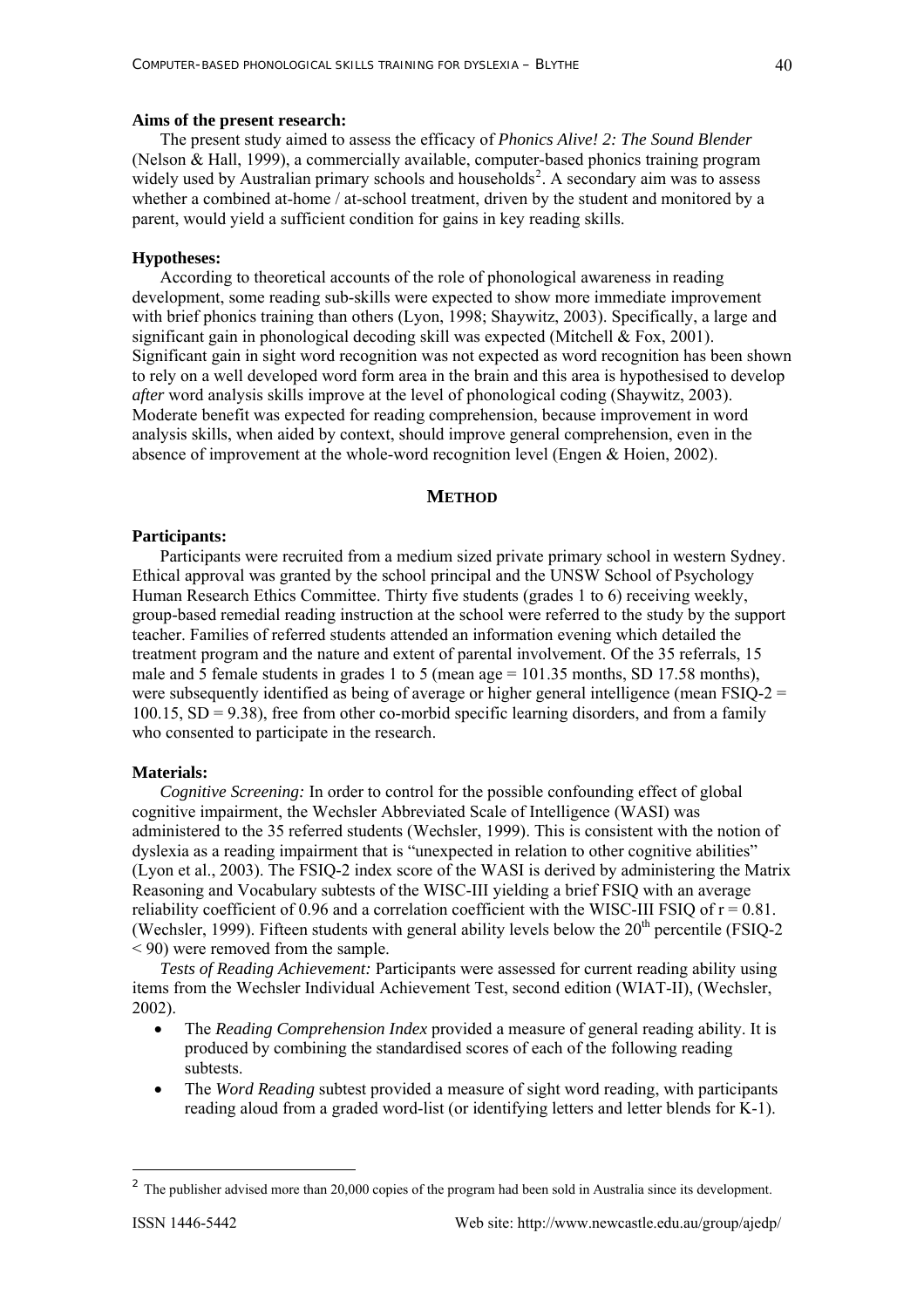- The *Reading Comprehension* subtest provided a measure of textual comprehension. Graded tasks included reading narrative passages (either aloud or silently) then answering comprehension questions.
- The *Pseudoword Decoding* subtest provided a measure of the student's ability to apply phonetic decoding skills. Students read aloud from a list of graded nonsense words designed to mimic the phonetic structure of words in the English language.

*At-home Progress Chart:* Feedback on adherence to the treatment protocol, the number of modules attempted per week and student results for each module were gathered by means of an at-home progress chart, completed by a parent or guardian.

#### **Procedure:**

After initial screening, participants were randomly assigned to either a control or treatment condition. Control participants continued to receive their school-based reading instruction (both in-class and at a weekly remedial group with the support teacher). Children in the treatment group also continued with their school-based instruction but in addition, commenced the 10 week computer-based training program in phonemic awareness and decoding skills.

#### *The Treatment Program:*

*Phonics Alive! 2: The Sound Blender* (version 1.2) is a commercially available phonological skills training program, originally developed in consultation with the New South Wales Department of Schools Education, Australia (Nelson & Hall, 1999). The program consists of 12 modules which systematically build skills in phoneme awareness, phoneme-grapheme correspondence, sound and letter blending, and speed of processing. All forms of diagraphs, diphthongs, silent letters and suffixes are explored and explained. Each module takes approximately 15 minutes to complete. Student results are automatically generated for each component of a module with an overall percentage of correct responses displayed at module completion.

Students were instructed to repeat each module at-home until a mastery level of 90% correct responses was achieved for that module. Upon mastery of a module, students were asked to complete the review worksheets (included in the school version of the program) for that module. Students were free to progress to the next module at their own pace, provided they had reached the mastery level and completed the review worksheets for the previous module.

The at-school treatment component consisted of a weekly 30-minute, one-on-one session with the researcher in which the student's progress was assessed by reviewing their at-home progress chart and their completed worksheets (5 minutes), and observing the student complete the current module on an at-school computer (to verify mastery). The remaining time was spent playing a 'nonsense word game'. This consisted of using lower case alphabet cards to isolate any consonants and vowels the student was having difficulty identifying by its sound. The researcher and student then took turns using these letters to make 'nonsense words' which the other had to pronounce. For example, the consonants 'b', 'd' and 'l' might be selected and placed face-up in front of the student, then the student would turn over one vowel card, for example 'u', and use it to make new pseudowords with the selected consonants (such as: bū, dū, ūb, ūd, dūb, būb, blūd, dūlb). Over time the number of consonants and vowels were increased according to the child's age and developmental level (samples of words produced by the children included: blap, plid, gruck, basif, dullup, groosh, pillsid, dindle). Students were provided with a set of alphabet cards and were encouraged to play this game at-home with a parent or older sibling.

#### **RESULTS**

#### **At-home progress**

Parent reports indicated an average of 3.6 computer modules were attempted per child, per week, with all children remaining compliant throughout the 10-week period. Eight out of ten children completed all twelve modules, with the two youngest completing through to module 10.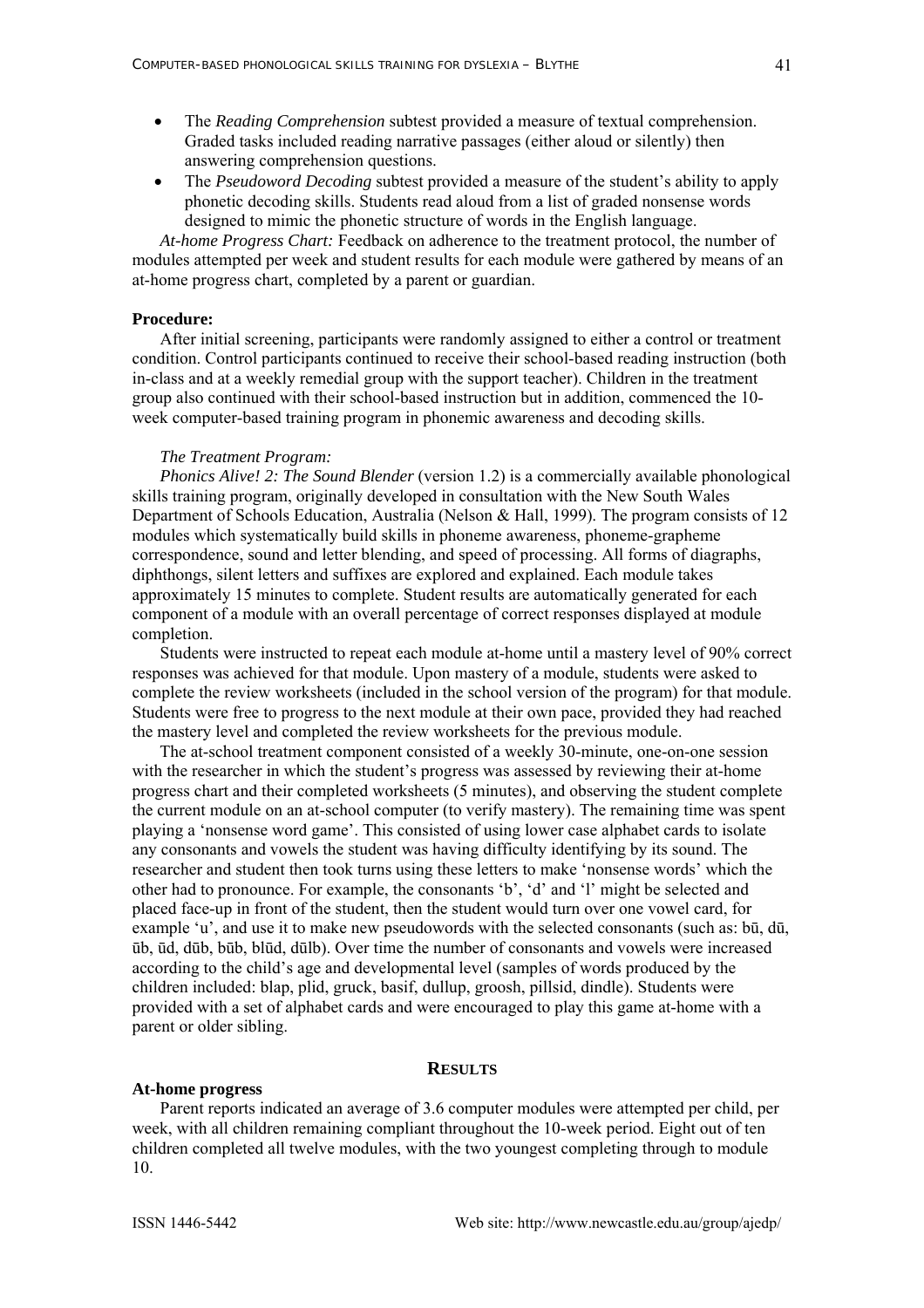# **Tests of Reading Achievement**

#### *Preliminary Analysis*

The mean age and intelligence levels (WASI-2 index scores) for the treatment and control groups are detailed in Table 1 along with the pre-test scores on the main reading measures. There were no significant pre-test differences between groups on any of these variables.

**Table 1.** Observed Pre-test Means, Standard Deviations, and Independent Samples t-test for equality of means**.** 

| <b>Measure</b>             | Group     | N  | <b>Mean</b> | <b>SD</b> | t       | Sig. |
|----------------------------|-----------|----|-------------|-----------|---------|------|
| Age (in months)            | Control   | 10 | 102.90      | 16.980    | .385    | .704 |
|                            | Treatment | 10 | 99.8        | 18.937    |         |      |
| WASi-2                     | Control   | 10 | 101.50      | 9.846     | .634    | .534 |
| (index score)              | Treatment | 10 | 98.80       | 9.199     |         |      |
| Reading Composite          | Control   | 10 | 88.00       | 7.64      | .354    | .728 |
| (standard score)           | Treatment | 10 | 86.80       | 7.52      |         |      |
| Word Reading               | Control   | 10 | 90.50       | 10.233    | .332    | .744 |
| (standard score)           | Treatment | 10 | 89.00       | 9.967     |         |      |
| Word Reading               | Control   | 10 | $-11.9$     | 10.969    | .376    | .712 |
| (delay in months)          | Treatment | 10 | $-13.8$     | 11.641    |         |      |
| Reading Comprehension      | Control   | 10 | 93.00       | 8.969     | .512    | .615 |
| (standard score)           | Treatment | 10 | 90.90       | 9.386     |         |      |
| Reading Comprehension      | Control   | 10 | $-8.30$     | 12.047    | 1.045   | .310 |
| (delay in months)          | Treatment | 10 | $-13.8$     | 11.487    |         |      |
| Pseudoword Decoding        | Control   | 10 | 87.80       | 7.857     | $-.061$ | .952 |
| (standard score)           | Treatment | 10 | 88.00       | 6.700     |         |      |
| <b>Pseudoword Decoding</b> | Control   | 10 | $-24.7$     | 15.019    | .110    | .913 |
| (delay in months)          | Treatment | 10 | $-25.4$     | 13.335    |         |      |

Mean standard scores for the general reading measure (Reading Composite Index), and the reading sub-test measures, (Word Reading, Reading Comprehension and Pseudoword Decoding) before and after treatment, are depicted in Figures 1 to 4. Reading delay in months, an alternate measure of the sub-test variables is depicted in Figures 5-7.

**Figure 1:** Reading Composite Index (Standard Scores)

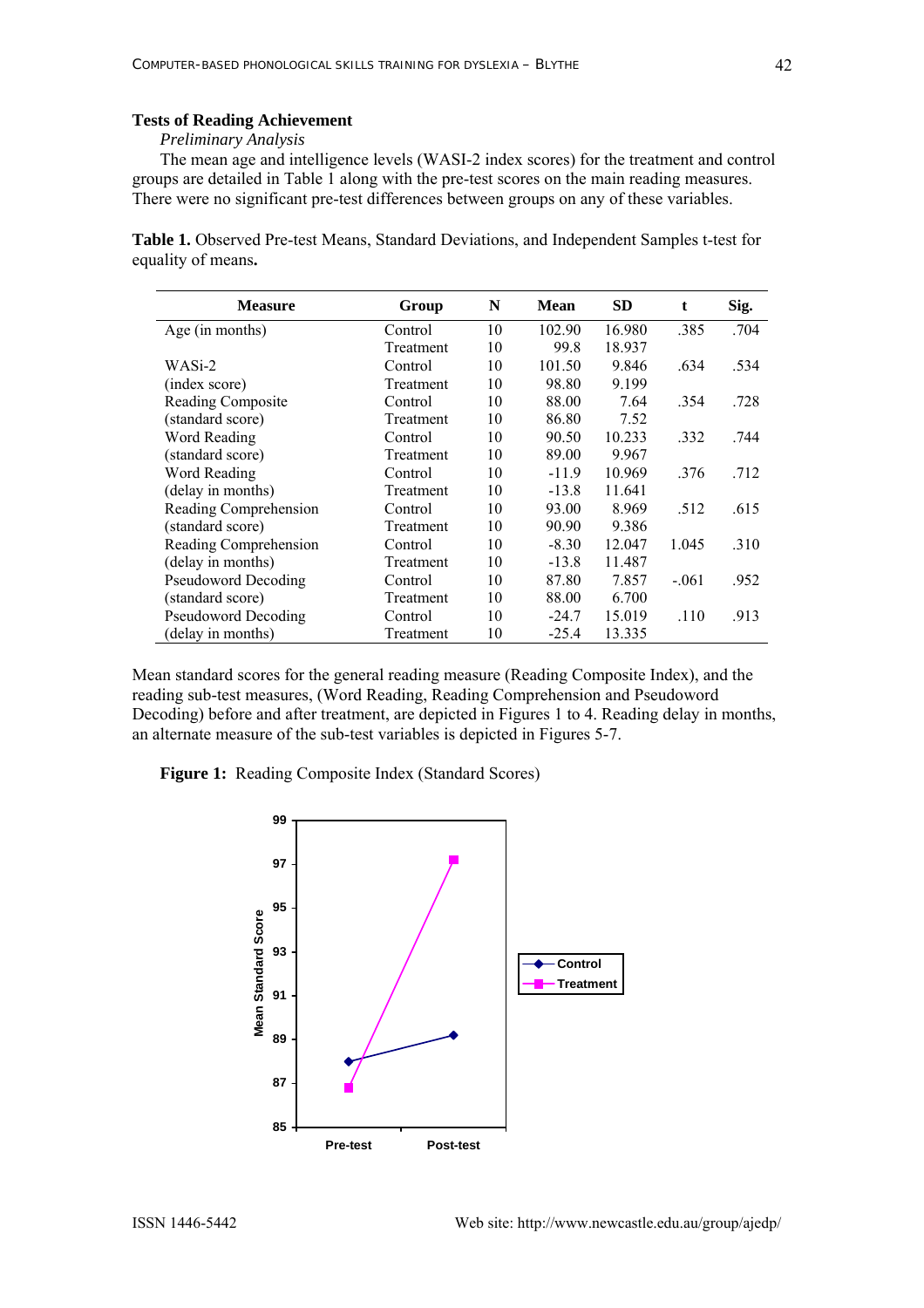**Figure 2:** Word Reading Task (Standard Scores)



To test the general hypothesis that treatment would lead to a significant improvement in general reading ability (as represented by the Reading Composite Index), pre and post scores were analysed using a 2 (group) by 2 (pre/post) repeated measures ANOVA. There was a significant main effect over time (F(1,18) = 46.22,  $p < 0.001$ ) but as indicated by a significant interaction  $(F(1,18) = 29.08, p < 0.001)$ , this effect differed for the two groups. As can be seen in Figure 1, the treatment group improved on post-treatment scores to a greater extent than did the control group. Despite this, an examination of confidence intervals for cell means revealed that there were no significant differences between groups at post-treatment.

To test the specific hypothesis that treatment would produce a significant increase in performance for each of the reading sub-tests (Word Reading, Reading Comprehension, and Pseudoword Decoding), data for each reading sub-test were also analysed using a 2 (group) by 2 (pre/post) repeated measures ANOVA.

#### *Word Reading*

There was a significant main effect over time  $(F(1.18) = 10.51, p = 0.005)$  and a significant group by time interaction, indicating that the treatment effect differed for the two groups  $(F(1,18) = 6.613, p = 0.019)$ . As can be seen in Figure 2, the treatment group appeared to achieve higher scores at post-treatment relative to the control group. Despite this, follow-up comparisons based on Bonferoni adjusted 95% confidence intervals failed to indicate a significant difference over time for the treatment group, or between groups at post-treatment. Thus the treatment effects on Word Reading in this small sample appeared to be in the hypothesised direction, but not significantly so.

#### *Reading Comprehension*

Once again there was a significant main effect across time  $(F(1,18) = 31.22, p \le 0.001)$ , and a significant interaction  $(F(1,18) = 12.04, p = 0.003$ . Follow-up comparisons based on Bonferoni adjusted 95% confidence intervals indicated that this was primarily due to the fact that post-treatment scores in the treatment group were significantly higher than at pre-treatment. This was not the case for the control group. Despite this, there was no significant difference between groups at post-test.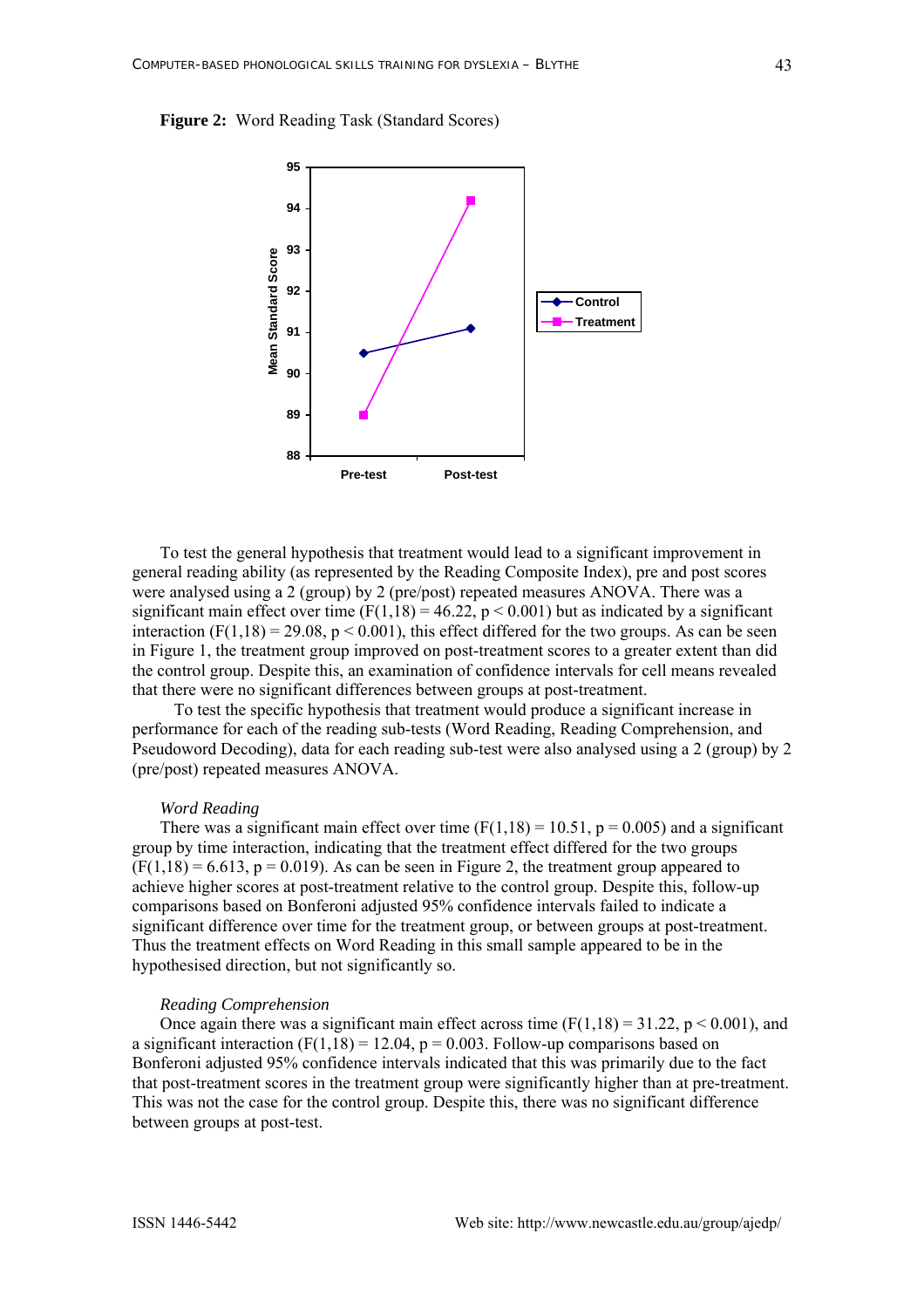



#### *Pseudoword Decoding*

As with the first two sub-tests there was a significant within group effect  $(F(1,18) = 24.647)$ ,  $p < 0.001$ ) and a significant group by time interaction (F(1,18) = 25.632, p = 0.001). In this case the treatment effect for the experimental group was apparent although 95% confidence intervals revealed that pre/post confidence intervals overlapped by 0.59% of one standard score. Once again, there were no significant differences between the two groups at post-test.

**Figure 4:** Pseudoword Decoding (Standard scores)

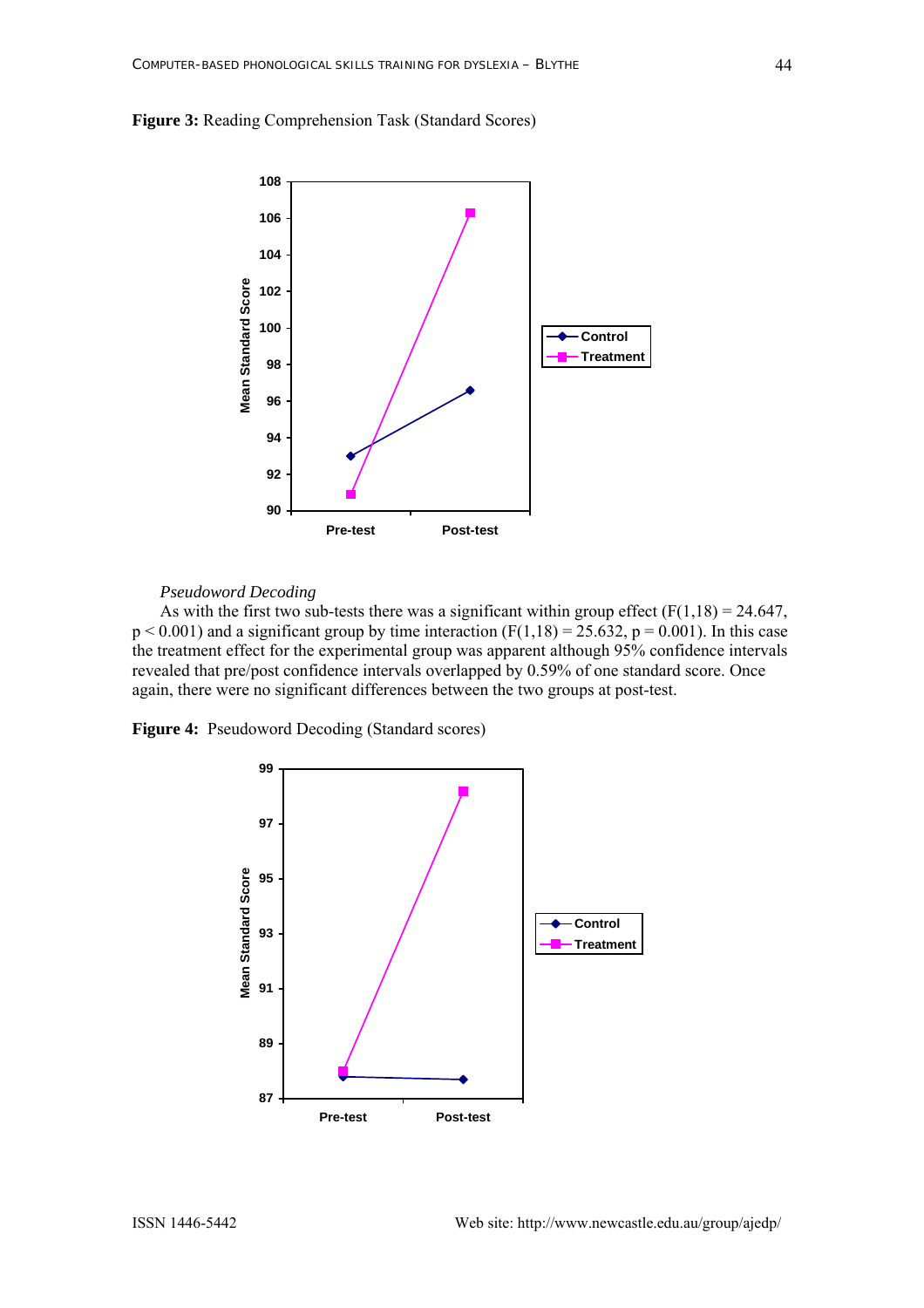The alternate measure of a delay in months (compared to the WIAT-II age-matched norms) reve aled the extent of gains made by the treatment condition in terms of 'catching-up' to their observed for the Pseudoword Decoding task in which the treatment condition gained an average non reading impaired peers. As predicted, word reading skills did not increase significantly for either condition with the control group gaining 0.4 months and the treatment group gaining 3.8 months (Figure 5). However, Reading Comprehension showed a gain of 22.4 months, compared to the control group who gained 4.4 months (Figure 6). The greatest relative increase was 20.2 months, compared to the control condition which remained completely static (Figure 7).





**Figure 6:** Reading Comprehension Delay

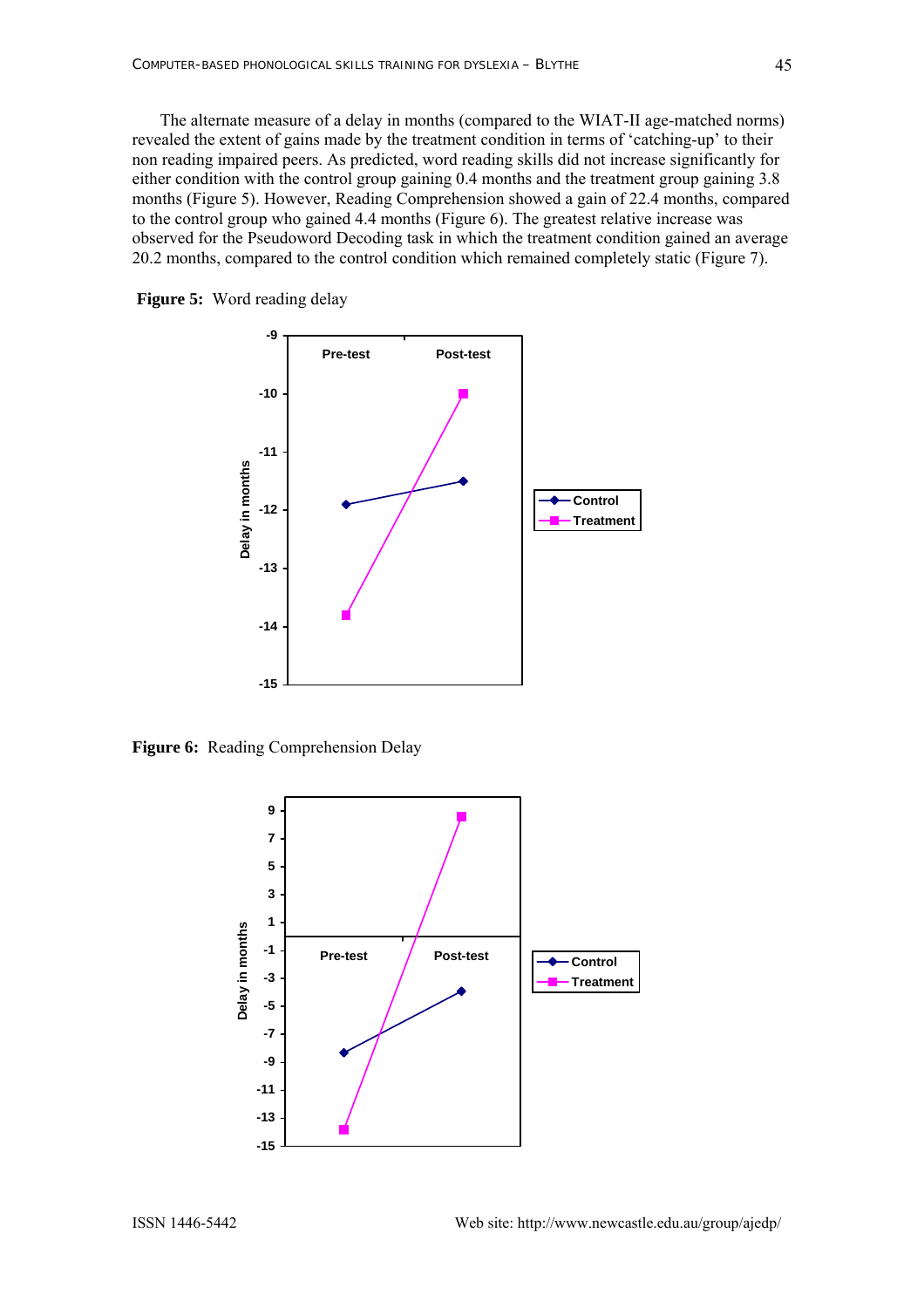



**Figure 8:** Mean Delay per Sub Test (N=20)



# **DISCUSSION**

Analysis of results data revealed that on every measure of reading ability, performance incr eased more for the treatment condition than the untreated controls. The magnitude of this Reading task (Figure 5), 18 months on the Reading Comprehension task (Figure 6), and 20.2 between-participants effect. It appears that the limited size of the treatment group in this pilot effect was evidenced by a difference between post-test means of 3.4 months on the Word months on the Pseudoword Decoding task (Figure 7), all in favour of the treatment condition. However, despite these very large practical gains (particularly for the Reading Comprehension and Pseudoword Decoding tasks), the results failed to produce a statistically significant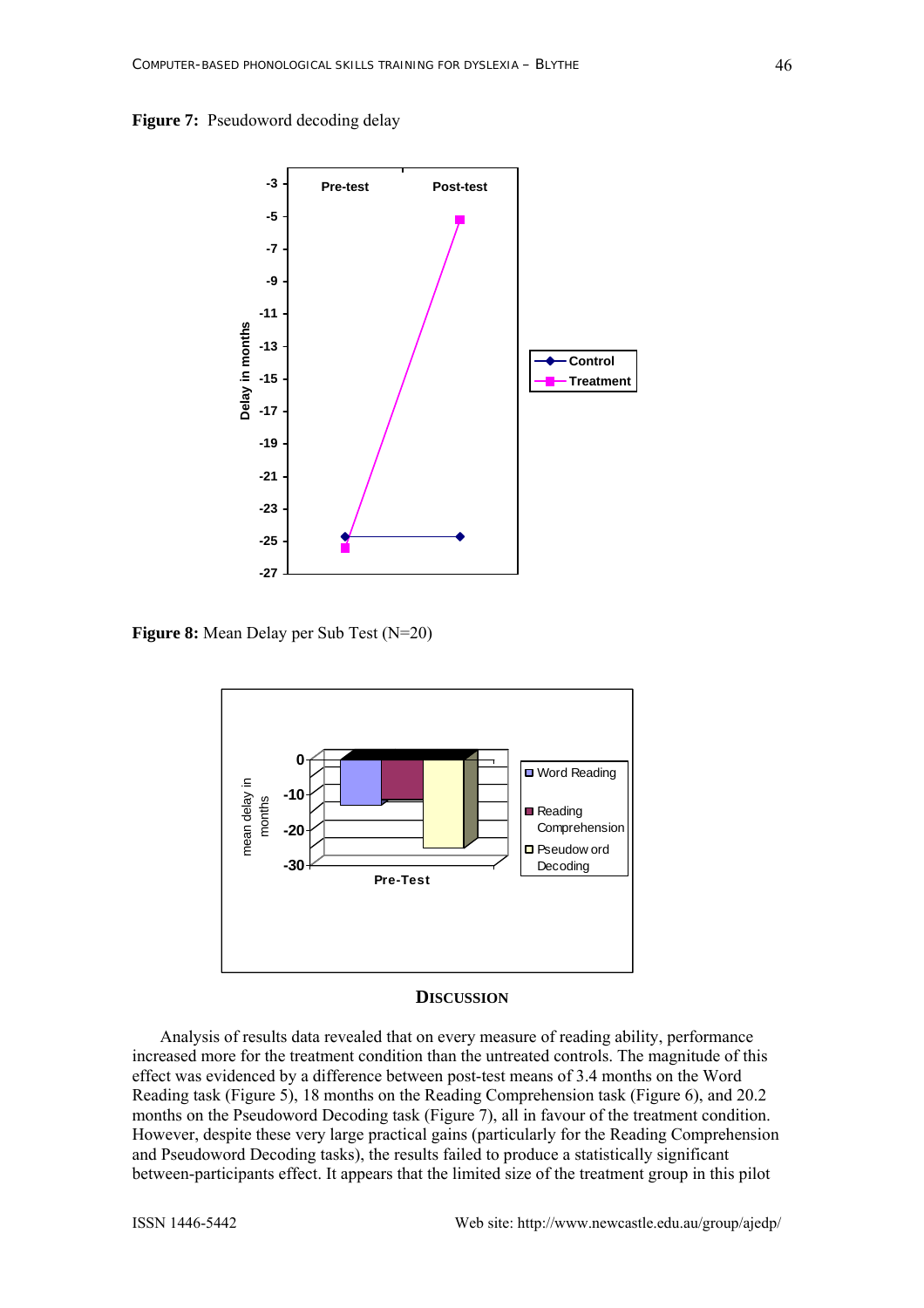$(n = 10)$ , and the large amount of within-group variation which existed in the sample, combined to make detecting a between groups difference unlikely. For example, although an overall between groups difference of 20.2 months existed for post-test means on the Pseudoword Decoding task, the standard deviations were particularly large (pre-control  $SD = 15.02$  months, pre-treatment  $SD = 13.34$  months, post-control  $SD = 21.84$  months, post-treatment  $SD = 15.47$ months). Thus, the combined effect of a small sample size and significant within group variability rendered the power of the design too low to show statistical significance. The trends, however, suggest that replication with a larger sample size would yield highly significant treatment effects.

Consistent wit h previous research (e.g. Brunswick, McCrory, Price, Frith, & Frith, 1999), the pseudoword decoding task provided a particularly sensitive measure of dyslexia. The average pre-test delay of 25 months on the Pseudoword Decoding task was approximately twice although the reading impaired sample presented with generalised reading difficulties at school, curriculum (Lyon, 1998), with such training indicated as not only beneficial, but potentially that of either the Reading Comprehension task or the Word Reading task (Figure 8). Thus, these difficulties were disproportionately accounted for by a deficit in phonemic awareness and decoding. This phonological deficit was present for 90% of the sample, irrespective of their age or current grade. Such findings underscore the importance of explicit and systematic instruction in phoneme awareness and phonics as a routine component of a well-rounded reading necessary beyond the initial grades (Blachman et al., 2004).

Student compliance with the computer-based treatment was noted to be good, which is consistent with previous studies employing this kind of technology (Mitchell  $& Fox, 2001$ ). In module each week. Thus, over the 10-week training period, students completed an average of 46 Additionally, an average of 30-minutes per week was spent in direct contact with the researcher remediation which did not place undue pressure on either the home or the school. This stands in the current study, students completed an average of 3.6 at-home modules and 1 at-school module attempts which represented approximately 11.5 hours of on-computer time. who either explained and reinforced concepts introduced by the computer module, or provided the opportunity to further practice emerging phonemic skills with the 'nonsense word game' (described earlier). It appears that this cooperative model of student-driven computer training (11.5 hours) and tutor-driven review and practice (5 hours) provided an effective model of stark contrast to several recent designs which employed specialised tutors to work one-on-one with reading impaired students for up to 50-minutes each day throughout the course of the school year (e.g. Shaywitz et al., 2004).

Strengths of the current program which appeared to maintain student enjoyment and mot ivation included: consistent and immediate performance feedback via the programs automatic scoring feature, the ability to repeat difficult tasks until mastered, humorous and innovative visual and auditory elements for every task, and the ability to achieve success early in the program without the need for well developed sight-word reading abilities.

#### Limitations of the current study

Whilst the design of an at-home component to treatment has clear advantages for cost effe ctiveness and treatment validity, inherent limitations also exist. The greatest potential Whilst the current study found a high level of student compliance, this may not always be the limitation is that of poor student or parent motivation for the at-home training component. case. Thus, it is acknowledged that necessary conditions for success with such a model might include parents who are keen to be involved in the remediation of their own children, and students who are motivated by computer-based learning environments.

Another clear limitation of the current pilot study was the limited size and the high level of vari ability within the sample. Further research replicating the design with a larger sample would computer-only training versus computer-with-tutor training. Finally, an alternate computerbased activity for the non treated group would help to control for any possible placebo effect be helpful, as would an extension of the treatment conditions to tease apart the effects of due to the novel nature of computer-based treatments.

# **CONCLUSIONS**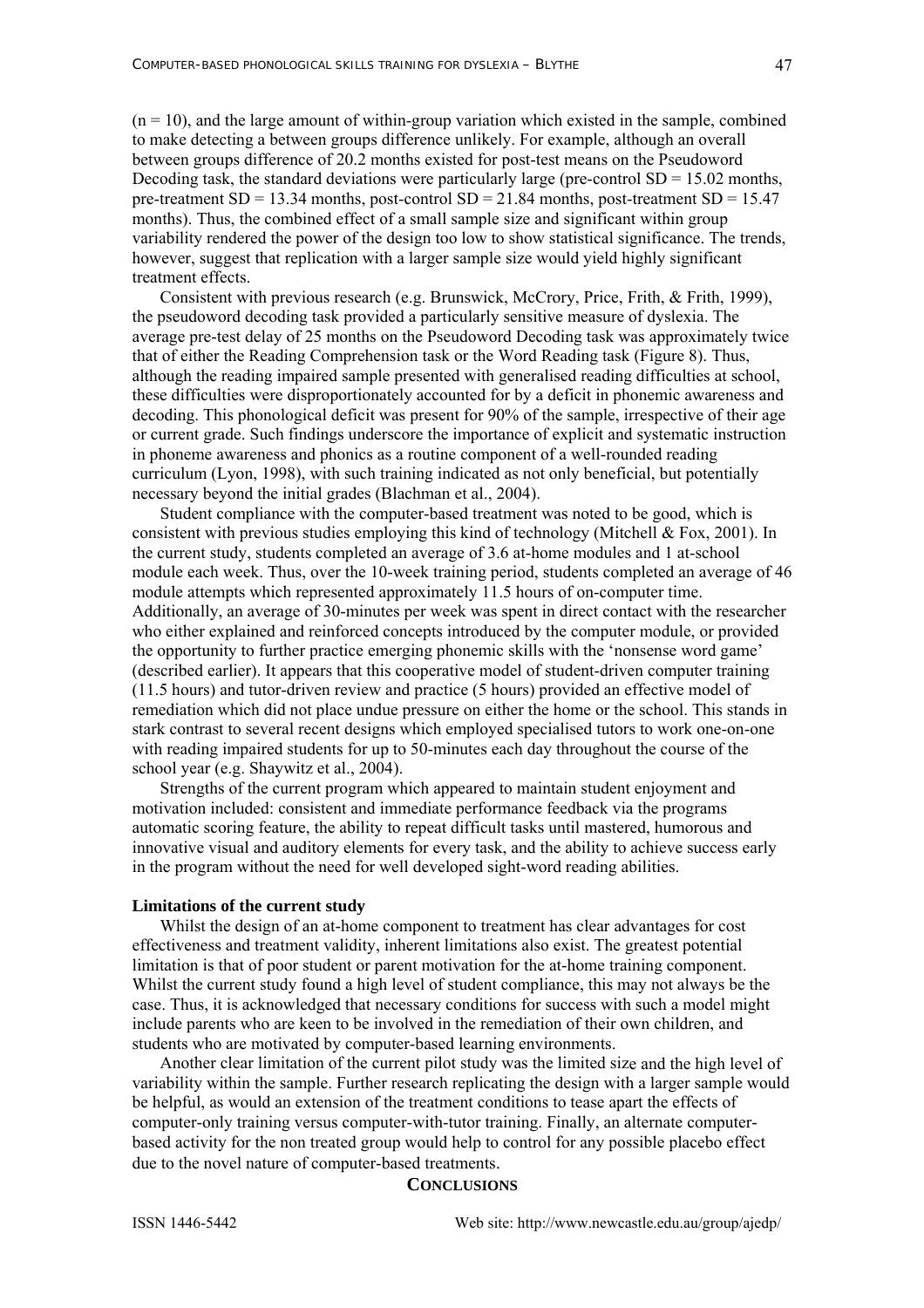The data from this study tentatively support the notion that deficits in phonological processing among dyslexic primary students can be improved by systematic, computer-based produce valuable information about the efficacy and cost-effectiveness of such computer-based training when delivered with cooperation between the home and school, and, supported by tutorial instruction. Furthermore, the data indicate that a larger scale evaluation of reading impaired students using *Phonics Alive! 2: The Sound Blender* (Nelson & Hall, 1999) would training for dyslexic populations.

### **REFERENCES**

- Barker, T. A., & Torgesen, J. K. (1995). An evaluation of computer-assisted instruction in phonological awareness with below average readers. *Journal of Educational Computing Research, 13,* 89-103.
- Blachman, B. A., Schatschneider, C., Fletcher, J. M., Francis, D. J., Clonan, S. M., Shaywitz, B. A., & Shaywitz, S. E. (2004). Effects of intensive reading remediation for second and third graders and a 1-year follow up. *Journal of Educational Psychology, 96,* 444-461.
- Blachman, B. A., Tangel, D. M., Ball, E. W., Black, R., & McGraw, C. K. (1999). Developing income, inner-city children. *Reading and Writing: An Interdisciplinary Journal, 11, 239*phonological awareness and word recognition skills: A two-year intervention with low-273.
- Brunsdon, R. K., Hannan, T, J., Nickels, L., & Coltheart, M. (2002). Successful treatment of sub lexical reading deficits in a child with dyslexia of the mixed type. *Neuropsychological Rehabilitation, 12,* 199-229.
- Brunswick, N., McCrory, E., Price, C. J., Frith, C. D., & Frith, U. (1999). Explicit and implicit processing of words and pseudowords by adult developmental dyslexics: A search for Wernicke's Wortschatz. *, 122,* 1901-1917.
- Engen, L., & Hoien, T. (2002). Phonological skills and reading comprehension. *Reading and Writing: An Interdisciplinary Journal, 15,* 613-631.
- Gillon, G. T. (2002). Follow up study investigating the benefits of phonological awareness intervention for children with spoken language impairment. *International Journal of Language & Communication Disorders, 37,* 381-400.
- Gillon, G., & Dodd, B. (1997). Enhancing the phonological processing skills of children with specific reading disability. *European Journal of Disorders of Communication, 32,* 67-90.
- Lyo n, G. R. (1998). Why reading is not a natural process. Ed*ucational Leadership, 55,* 14-18.
- Lyon, G. R., Shaywitz, S. E., & Shaywitz, B. A. (2003). Defining Dyslexia, Co morbidity, Teachers' Knowledge of Language and Reading: A Definition of Dyslexia. *Annals of Dyslexia, 53,* 1-14.
- Mitchell, M. J., & Fox, B. J. (2001). The effects of computer software for developing phonological awareness in low-progress readers. *Reading Research and Instruction*, 40, 315-332.
- Nelson, K. (Producer), & Hall, J. (Writer). (1999). *Phonics Alive! 2 The Sound Blender*  [Computer Software]. Version 1.2. Mona Vale: Advanced Software.
- Ramus, F., Rosen, S., Dakin, S. C., Day, B. L., Castellote, J. M., White, S., & Frith, U. (2003). Theories of developmental dyslexia: Insights from a multiple case study of dyslexic adults. *Brain, 126,* 841-865.
- Shaywitz, S. E. (2003). Overcoming Dyslexia: A new and complete science-based program for reading problems at any level. Alfred A. Knopf: New York.
- Shaywitz, B. A., Shaywitz, S. E., Blachman, B. A., Pugh, K. R., Fulbright, R. K., Skudlarski, P., Mencl, W. E., Constable, R. T., Holahan, J. M., Marchione, K. E., Fletcher, J. M., Lyon, G. R., & Gore, J. C. (2004). Development of left occipitotemporal systems for skilled reading in children after a phonologically-based intervention. *Biological Psychiatry, 55,* 926-933.